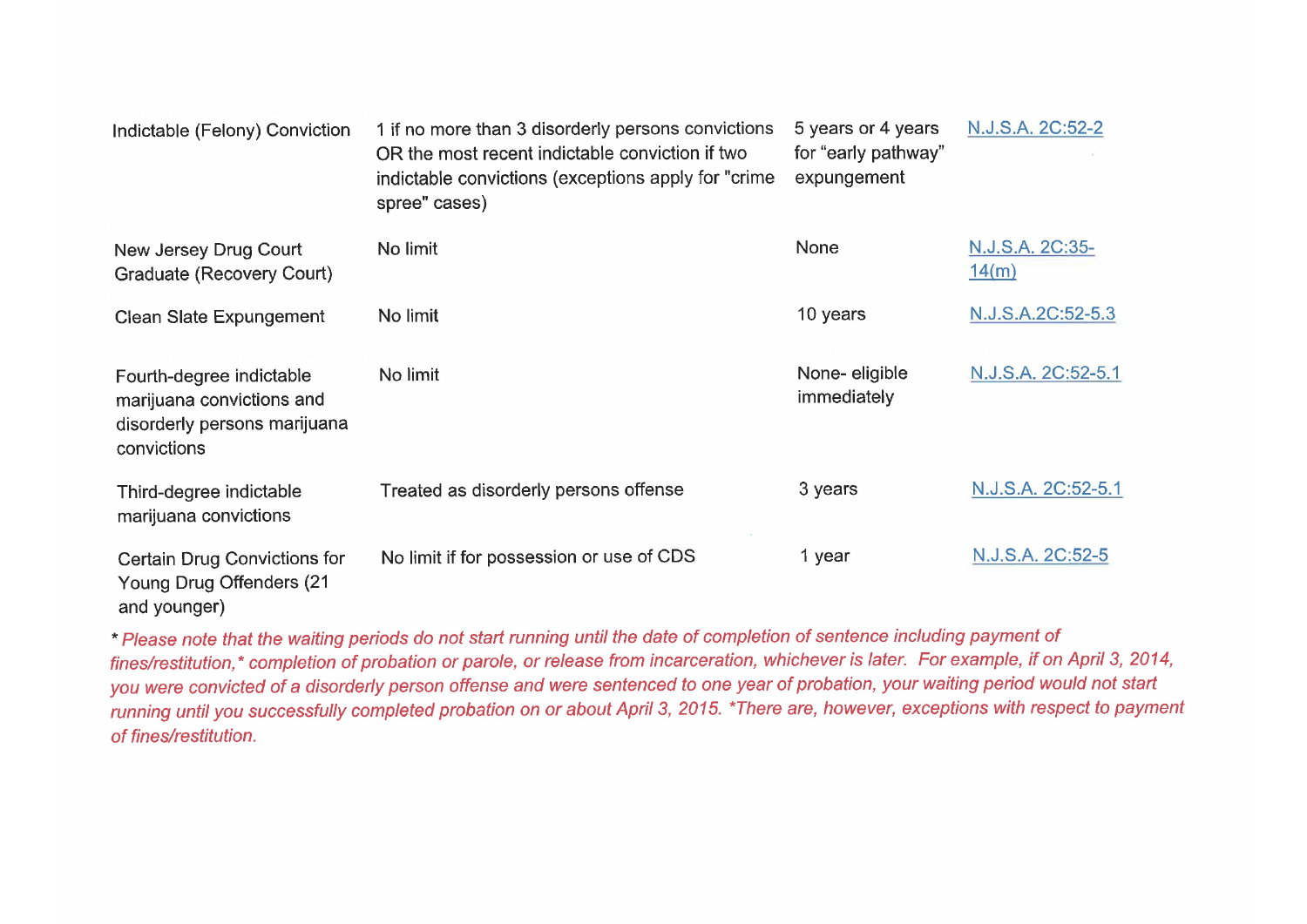## **New Jersey Expungement Eligibility Chart**

| <b>Type of Offense</b>                                                                       | <b>Eligibility</b>                                                                                                      | <b>Waiting Period*</b>                                  | <b>Expungement</b><br><b>Statute</b> |
|----------------------------------------------------------------------------------------------|-------------------------------------------------------------------------------------------------------------------------|---------------------------------------------------------|--------------------------------------|
|                                                                                              |                                                                                                                         |                                                         |                                      |
|                                                                                              |                                                                                                                         |                                                         |                                      |
| Arrest Not Resulting in<br>Conviction (i.e., dismissal,<br>acquittal, finding of not guilty) | No limit                                                                                                                | None - eligible<br>immediately                          | N.J.S.A. 2C:52-6                     |
| Pre-Trial Intervention,<br>Conditional Discharge, and/or<br><b>Conditional Dismissal</b>     | No limit                                                                                                                | 6 months from<br>date of dismissal                      | N.J.S.A. 2C:52-6                     |
| Individual Juvenile Records                                                                  | Same as for adult offenses                                                                                              | Same waiting<br>periods for adult<br>offenses by type   | <b>N.J.S.A.</b><br>$2C:52-4.1(a)$    |
| <b>Entire Juvenile Record</b>                                                                | Can expunge entire record                                                                                               | 3 years                                                 | <u>N.J.S.A.</u><br>$2C:52-4.1(b)$    |
| <b>Municipal Ordinance</b><br>Violations                                                     | No limit if no felonies and no more than 2<br>disorderly persons                                                        | 2 years                                                 | N.J.S.A. 2C:52-4                     |
| <b>Disorderly Persons</b><br>(Misdemeanor) Convictions                                       | Up to 5 if no indictables/felonies OR up to 3 if one<br>indictable/felony (exceptions apply for "crime<br>spree" cases) | 5 years or 3 years<br>if "early pathway"<br>expungement | <u>N.J.S.A. 2C:52-3</u>              |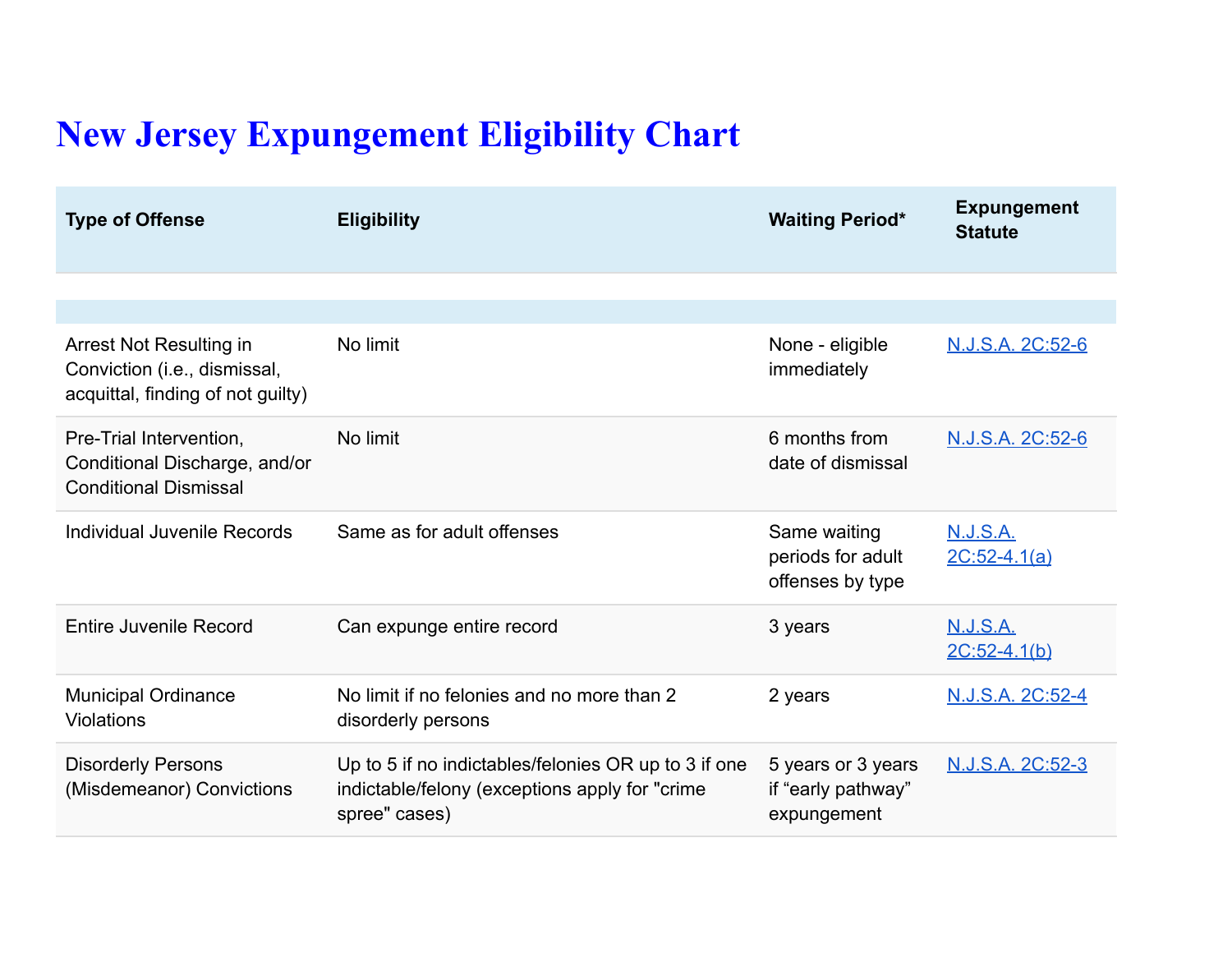| Indictable (Felony) Conviction                                                                       | 1 if no more than 3 disorderly persons convictions<br>OR the most recent indictable conviction if two<br>indictable convictions (exceptions apply for "crime<br>spree" cases) | 5 years or 4 years<br>for "early pathway"<br>expungement | N.J.S.A. 2C:52-2                 |
|------------------------------------------------------------------------------------------------------|-------------------------------------------------------------------------------------------------------------------------------------------------------------------------------|----------------------------------------------------------|----------------------------------|
| New Jersey Drug Court<br>Graduate (Recovery Court)                                                   | No limit                                                                                                                                                                      | <b>None</b>                                              | <b>N.J.S.A.</b><br>$2C:35-14(m)$ |
| Clean Slate Expungement                                                                              | No limit                                                                                                                                                                      | 10 years                                                 | N.J.S.A.2C:52-5.3                |
| Fourth-degree indictable<br>marijuana convictions and<br>disorderly persons marijuana<br>convictions | No limit                                                                                                                                                                      | None-eligible<br>immediately                             | N.J.S.A. 2C:52-5.1               |
| Third-degree indictable<br>marijuana convictions                                                     | Treated as disorderly persons offense                                                                                                                                         | 3 years                                                  | N.J.S.A. 2C:52-5.1               |
| Certain Drug Convictions for<br>Young Drug Offenders (21<br>and younger)                             | No limit if for possession or use of CDS                                                                                                                                      | 1 year                                                   | N.J.S.A. 2C:52-5                 |

*\* Please note that the waiting periods do not start running until the date of completion of sentence including payment of fines/restitution,\* completion of probation or parole, or release from incarceration, whichever is later. For example, if on April 3, 2014, you were convicted of a disorderly person offense and were sentenced to one year of probation, your waiting period would not start running until you successfully completed probation on or about April 3, 2015. \*There are, however, exceptions with respect to payment of fines/restitution.*